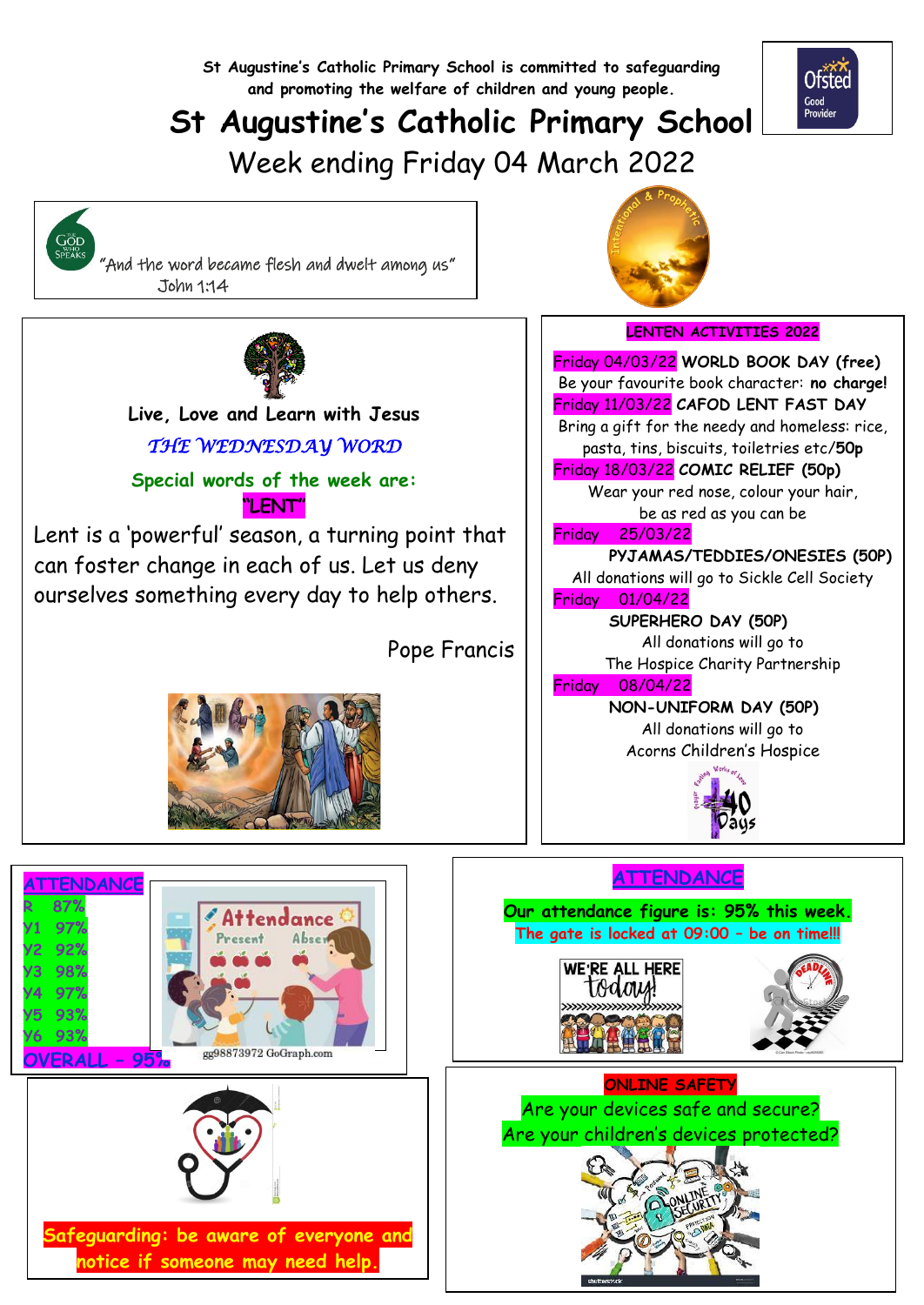| <b>MESSAGES FROM CLASS TEACHERS</b> |
|-------------------------------------|
|-------------------------------------|

| <b>CLASS</b>      |                                                                                                                   | <b>STARS OF THE WEEK</b> |                           |
|-------------------|-------------------------------------------------------------------------------------------------------------------|--------------------------|---------------------------|
| <b>Nursery</b>    | We have been learning about the Gingerbread Man stories. We<br>can write the word 'run'.                          | Sofia Bran               | David Antica              |
| <b>Reception</b>  | We have been exploring weighing this week. We made pancakes<br>on Shrove Tuesday and weighed out the ingredients. | Gurleen Marwaha          | Troy Le Jackson-<br>Smith |
| Year One          | What a wonderful week reading all sorts of books for World<br>Book Day! We especially enjoyed 'The Fire Fox'.     | Ellie Nguyen             | Leo Booth                 |
| <b>Year Two</b>   | We've enjoyed our book 'The Paper Bag Princess' this week and<br>learnt how to divide by sharing and grouping.    | Emanuela Nah             | Oliwier Zawadski          |
| <b>Year Three</b> | You have all developed great fluency with column addition and<br>subtraction. Well done!                          | Jason Nguyen             | Lauren Masih              |
| <b>Year Four</b>  | Excellent work in Mathematics this week. Super effort in all<br>subjects. Well done!                              | Kaylee Ho                | Gurjot Singh              |
| <b>Year Five</b>  | You have made a g great start to our new History topic: The<br>Mayan Civilisation.                                | Angela Baruti            | Jayden Tyrell             |
| <b>Year Six</b>   | Everyone produced excellent independent writing this week as<br>well as superb work in Maths.                     | Sara Antony              | Sebastian Prusak          |

**PLEASE WATCH OUT FOR POSSIBLE SYMPTOMS OF COVID-19:**

 **NEW CONTINUOUS COUGH/HIGH TEMPERATURE/LOSS OF OR CHANGE IN NORMAL SENSES OF TASTE & SMELL IF LATERAL FLOW TESTS ARE NEGATIVE, CHILDREN SHOULD ATTEND SCHOOL**





## **READ WRITE INC LINKS**

### **PHONICS**

**YEAR RECEPTION**

**<https://schools.ruthmiskin.com/training/view/h7aL8PRD/Qomy890R> <https://schools.ruthmiskin.com/training/view/pCqhQmmD/IKdbCjzn> <https://schools.ruthmiskin.com/training/view/eBfQRWNg/K4KIb686> <https://schools.ruthmiskin.com/training/view/nVOxRSKc/R7bzkN7u> <https://schools.ruthmiskin.com/training/view/RxrFjt3S/3elshpxe> YEAR ONE**

**<https://schools.ruthmiskin.com/training/view/QTHWhULX/XnTaMZ9z> <https://schools.ruthmiskin.com/training/view/I3NTFJln/CzQKurfA> <https://schools.ruthmiskin.com/training/view/6nZQTDFH/nIa6ns4A> <https://schools.ruthmiskin.com/training/view/Pgw2xcG3/3k9Uobxm> <https://schools.ruthmiskin.com/training/view/hxF9g6pS/S1krwp9x> <https://schools.ruthmiskin.com/training/view/T71JMOQO/IecVbeh0> <https://schools.ruthmiskin.com/training/view/nW9tj2Xr/zaORRq9j> <https://schools.ruthmiskin.com/training/view/M7q7hzVi/84Ilg1DG> YEAR TWO**

**<https://schools.ruthmiskin.com/training/view/WMAtShJv/fRbvuWLH> <https://schools.ruthmiskin.com/training/view/RdSMNCID/vUWYpMHP> <https://schools.ruthmiskin.com/training/view/gczn2DUU/dSR2M0YB> <https://schools.ruthmiskin.com/training/view/ciKvMRuy/jvTkNjAA> <https://schools.ruthmiskin.com/training/view/HsNgXKWZ/YWXGNKLT> <https://schools.ruthmiskin.com/training/view/CqOpZc2T/UM9B8bEK>**